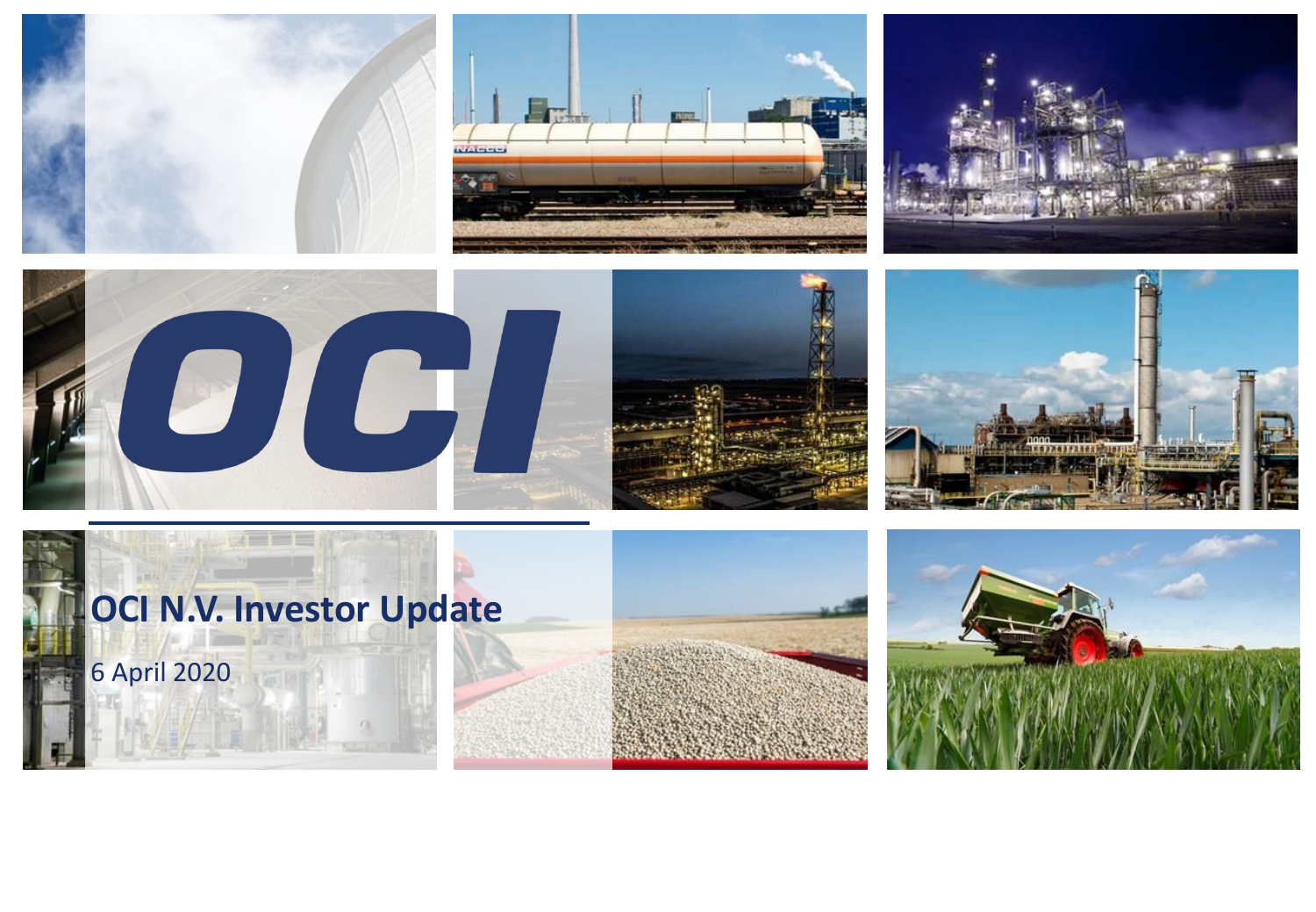## Disclaimer

This presentation ("Presentation") has been prepared by OCI N.V. (the "Company"). By accessing and reading the Presentation you agree to be bound by the following limitations:

This Presentation does not constitute or form a part of, and should not be construed as, an offer for sale or subscription of or solicitation of any offer to purchase or subscribe for any securities in any jurisdiction, an Presentation nor anything contained herein shall form the basis of, or be relied upon in connection with, or act as an inducement to enter into, any contract or commitment whatsoever.

This Presentation may not be distributed to the press or to any other persons, and may not be redistributed or passed on, directly or indirectly, to any person, or published, in whole or in part, by any medium or for any p The unauthorized disclosure of this Presentation or any information contained in or relating to it or any failure to comply with the above restrictions may constitute a violation of applicable laws. At any time upon the re the Company the recipient must return all copies of this Presentation promptly.

The information contained in this Presentation has not been independently verified and no representation or warranty, express or implied, is made as to, and no reliance should be placed on, the fairness, accuracy, complete reasonableness or correctness of the information or opinions contained herein. Neither the Company nor any of its holding companies, subsidiaries, associated undertakings, controlling persons, shareholders, respective dire officers, employees, agents, partners or professional advisors shall have any liability whatsoever (in negligence or otherwise) for any direct, indirect or consequential loss howsoever arising from any use of this Presenta otherwise arising in connection with this Presentation. The information contained in this Presentation is provided as at the date of this Presentation and is subject to change without notice and the Company expressly does undertake and is not obliged to review, update or correct the information at any time or to advise any participant in any related financing of any information coming to the attention of the Company.

The information in this Presentation does not constitute investment, legal, accounting, regulatory, taxation or any other advice, and this Presentation does not take into account your investment objectives or legal, accoun regulatory, taxation or financial situation or other needs. You are solely responsible for forming your own opinions and conclusions on such matters and for making your own independent assessment of the Presentation.

This Presentation does not purport to contain all information that may be required by any party to assess the Company and its subsidiaries and affiliates, its business, financial condition, results of operations and prospe purpose. This Presentation includes information the Company has prepared on the basis of publicly available information and sources believes to be reliable. The accuracy of such information has been relied upon by the Company, and has not been independently verified by the Company. Any recipient should conduct its own independent investigation and assessment as to the validity of the information contained in this Presentation, and the economic, financial, regulatory, legal, taxation and accounting implications of that information.

Statements made in this Presentation may include forward-looking statements. These statements may be identified by the fact that they use words such as "anticipate", "estimate", "should", "expect", "guidance", "project", "intend", "plan", "believe", and/or other words and terms of similar meaning in connection with, among other things, any discussion of results of operations, financial condition, liquidity, prospects, growth, strategies or developments in the industry in which the Company and its subsidiaries operate. Such statements are based on management's current intentions, expectations or beliefs and involve inherent risks, assumptions and uncertaintie including factors that could delay, divert or change any of them. Forward-looking statements contained in this Presentation regarding trends or current activities should not be taken as a representation that such trends or activities will continue in the future. Actual outcomes, results and other future events may differ materially from those expressed or implied by the statements contained herein. Such differences may adversely affect the outcome and financial effects of the plans and events described herein and may result from, among other things, changes in economic, business, competitive, technological, strategic or regulatory factors and other factors affecting the business and operations of the company. Neither the Company nor any of its affiliates is under any obligation, and each such entity expressly disclaims any such obligation, to update, revise or amend any forw looking statements, whether as a result of new information, future events or otherwise. You should not place undue reliance on any such forward-looking statements, which speak only as of the date of this Presentation. The Company does not: (i) accept any liability in respect of any forward-looking statements; or (ii) undertake to review, correct or update any forward-looking statement whether as a result of new information, future events or otherwise. It should be noted that past performance is not a guide to future performance. Interim results are not necessarily indicative of full-year results.

Certain data included in the Presentation are "non-IFRS" measures. These non-IFRS measures may not be comparable to similarly titled financial measures presented by other entities, nor should they be construed as an alternative to other financial measures determined in accordance with International Financial Reporting Standards or any other generally accepted accounting principles. Although the Company believes these non-IFRS financia measures provide useful information to users in measuring the financial performance and condition of its business, users are cautioned not to place undue reliance on any non-IFRS financial measures and ratios included in t Presentation.

Each recipient should be aware that some of the information in this Presentation may constitute "inside information" for the purposes of any applicable legislation and each recipient should therefore take appropriate advic the use to which such information may lawfully be put.

The distribution of this Presentation in certain jurisdictions may be restricted by law. Persons into whose possession this Presentation comes are required to inform themselves about and to observe any such restrictions. No liability to any person is accepted by the Company, including in relation to the distribution of the Presentation in any jurisdiction.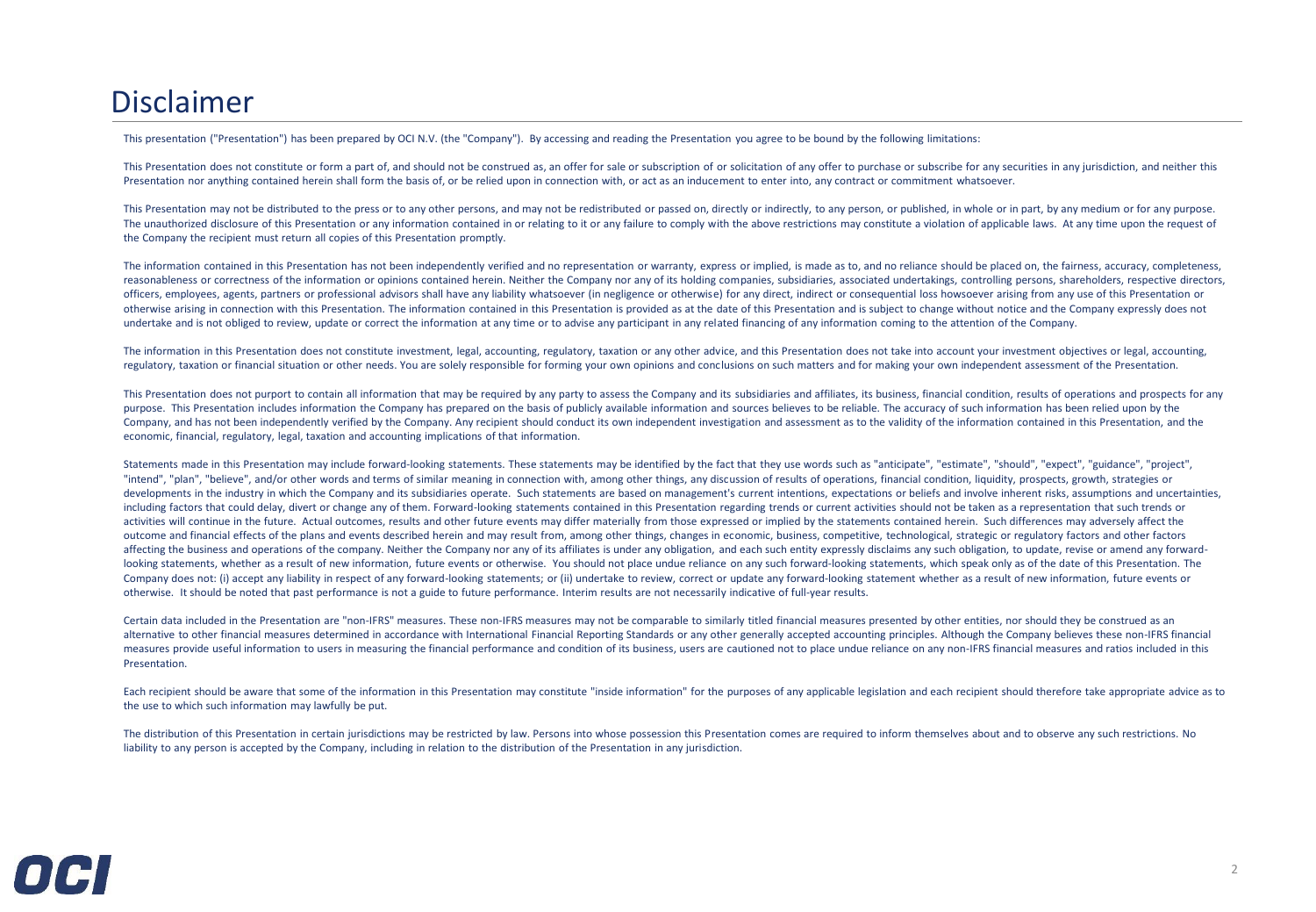### Recent Developments

### **OCI is Well-Positioned to Weather Period of Uncertainty**

#### ▪ **Impact of COVID-19**

- o Internal COVID-19 taskforce has been established to ensure safety of our employees and business continuity
- o Production at OCI's facilities has not been disrupted by the COVID-19 challenges
- o All OCI's products are deemed as essential by governments to ensure uninterrupted supply of food and other essential products
- $\circ$  Supply chains and distribution channels continue to perform resiliently, and are closely monitored by OCI's taskforce

#### **Operational Performance Update**

- o Overall healthy operational performance year-to-date following heavy turnaround schedule in 2019
- o Strong operational improvements at Sorfert, IFCo and OCI Beaumont
- o Continue to expect double-digit increase in sales volumes in 2020, including in the first quarter, year-on-year
- o Nitrogen fertilizer demand expected to be solid into spring season

#### **Healthy liquidity of more than \$1.35 billion**

- o Final agreement on closing adjustments has been reached with ADNOC: in March 2020, OCI received an additional \$166 million consideration in cash related to the closing adjustment between OCI and ADNOC regarding the formation of Fertiglobe
- o OCI currently has more than \$1.35 billion of liquidity, including c.\$900 million of cash and c.\$450 million of undrawn committed facilities
- o No debt maturities at the parent company level over the next three years
- $\circ$  Very limited scheduled debt amortization with less than \$200 million on average per annum across the group over next three years
- **Strategic Review of Methanol Group Continues** 
	- $\circ$  Engagement with several interested parties continues, which may result in a partial divestment or other structures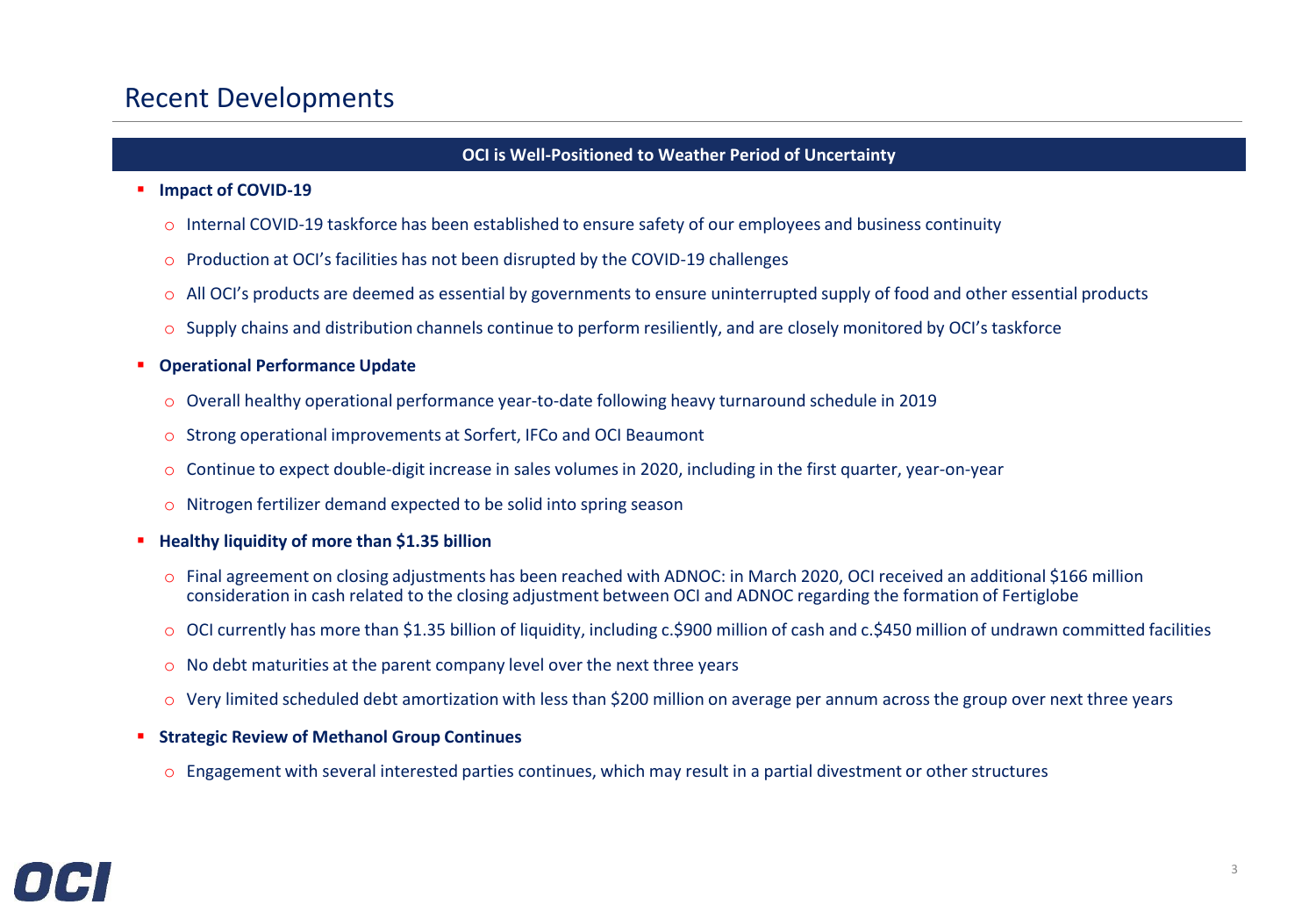### Company Response to COVID-19 and Impact





#### **Essential Industry Protective Measures**

- All OCI's products are deemed essential products by respective governments and regulators in all our jurisdictions of production and main end customers
	- o Includes the entire supply chain, production, distribution and logistics
- Security of food supply highlighted globally



- Non-essential staff working from home
- **·** Increased hygiene measures at every site
- Strict site access with tight shift controls
- Strict social distancing rules with daily reminders
- Additional separation measures such as plastic screens and distancing between workspaces in control rooms
- Regular check-ins on mental wellness of employees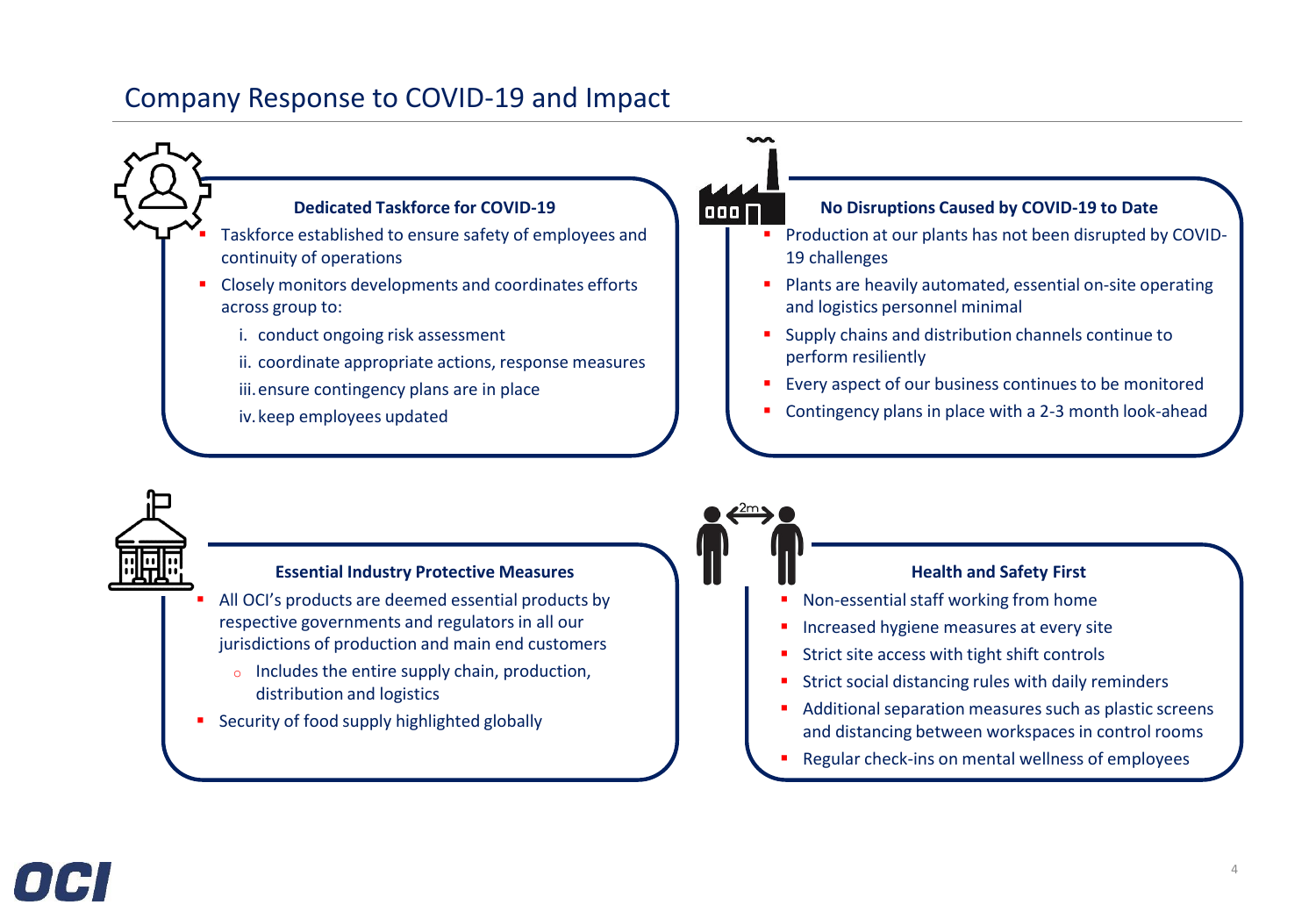#### **Headwinds Tailwinds**

#### ▪ **Impact of oil price decline on methanol business (c.11% of 2019 group adjusted EBITDA):**

- o A portion of global methanol demand is oil-related; methanol prices have declined as a result of drop in oil prices
- o However, at current April methanol and natural gas prices and at full utilization, the methanol business generates healthy margins of approximately 50% in the US and 30% in Europe

#### ■ **Impact of GDP/industrial activity slowdown on methanol, melamine and industrial ammonia demand:**

- o Likely supply curtailments in methanol mitigating this effect: many marginal cost producers, particularly in China, are operating well below cash costs and are expected to shut down, e.g. recent production shutdowns by market leader Methanex in Trinidad and Chile
- o Limited new capacity additions in both methanol and nitrogen likely to be impacted by COVID-19 effects on construction and commissioning activities; Methanex has put new Geismar 3 project on hold
- **Limited visibility on length of COVID-19 crisis**

#### ▪ **Natural gas prices**:

- o At TTF gas forward prices (c.\$2.60 / mmBtu as of 3 April 2020) for the balance of the year, OCI's gas input costs in the Netherlands would be c.\$100 million lower in 2020 on an annual basis compared to 2019, all else equal
- **Nitrogen demand is materializing**:
	- o Record corn acreage in US (USDA est. 97m acres vs 89m in '19) should lead to strong increase in nitrogen demand
	- o US is lagging urea imports versus last year
	- o Europe season has fully started end of March, season developing as normal
	- o Imports into India: tender in process
	- o Healthy demand in Australia to offset last season's droughts
- **Nitrogen supply is tightening**:
	- o Lower exports from China in Q1
	- o Urea production curtailments in India
	- o Very few new capacity additions globally
- **Interest expense:**
	- o Reduction in base rate expected to result in reduction of interest expense on variable rate portion of debt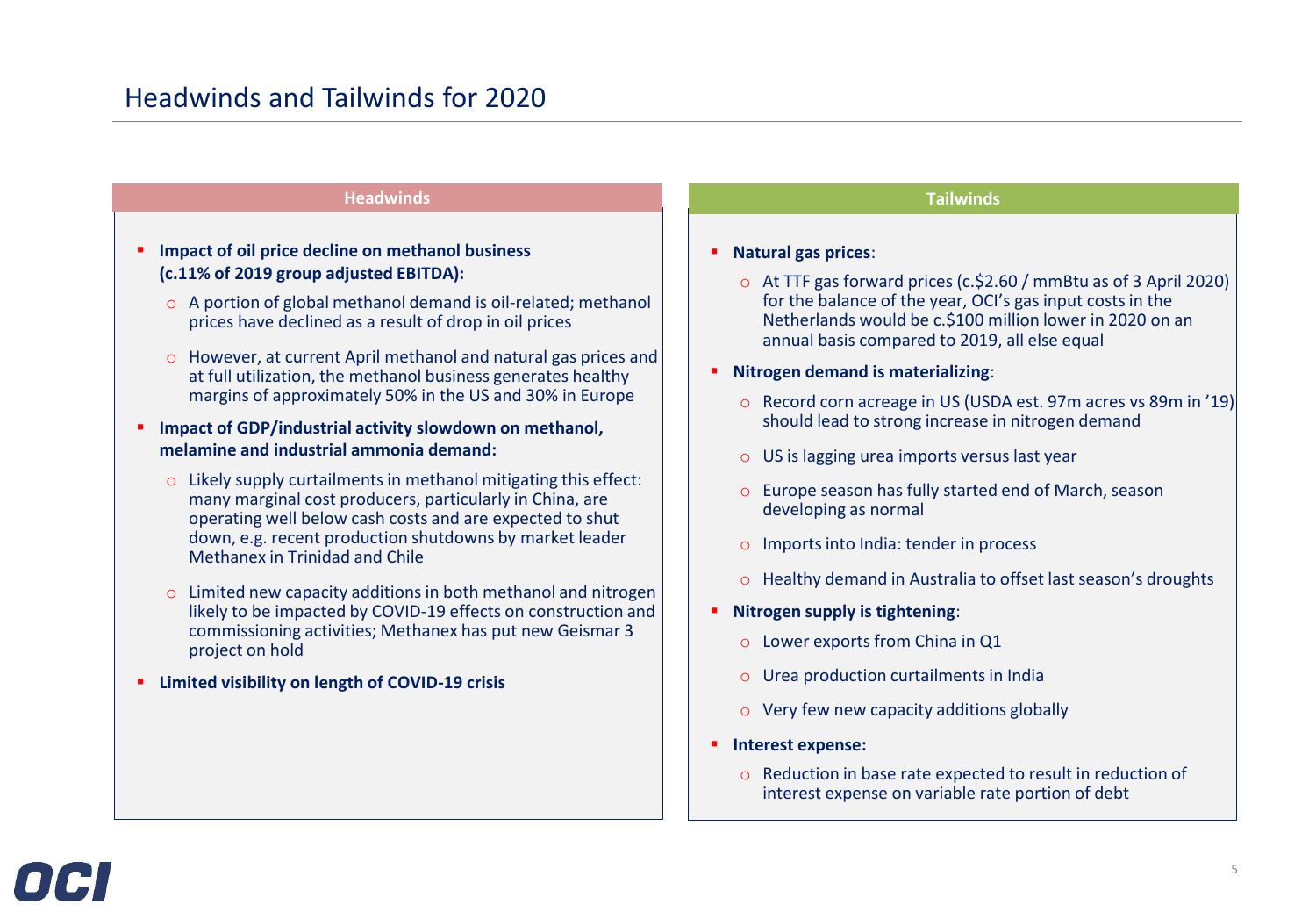### OCI positioning during 2020 and Ongoing Initiatives

#### **OCI is Well-Positioned**

- **Finished heavy turnaround scope last 15 months across various plants:**
	- o Benefits expected from on average higher and more efficient asset utilization across platform
	- o Reduced burden of having to undertake significant turnarounds in current challenging environment
	- o Turnaround at OCI Beaumont finalized in Feb 2020 before COVID-19 became widespread. Plant running at >113% of prior nameplate
- **Refinancing actions in 2019:** 
	- o As a result, OCI has no debt maturities at parent company over the next 3 years with the next bond maturity in April 2023
	- o In addition very limited scheduled debt amortization with less than \$200 million on average per annum across the group 2020-2222
	- o Expect interest expense reduction of c\$30 40 m in 2020 versus 2019
- **Capitalizing on advantageous position on global cost curve and distribution infrastructure to weather fluctuations in commodity markets**

#### **Ongoing Actions**

- On track to deliver double-digit volume growth in 2020
- OCI has the potential to postpone some planned capex activities (c.\$30 million) to 2021 without affecting safety and reliability of operations
- Additional c.\$20 million of cash savings identified at Fertiglobe, to be realized over the next 3 years
- Refinancing of Fertiglobe debt ongoing to reduce interest expense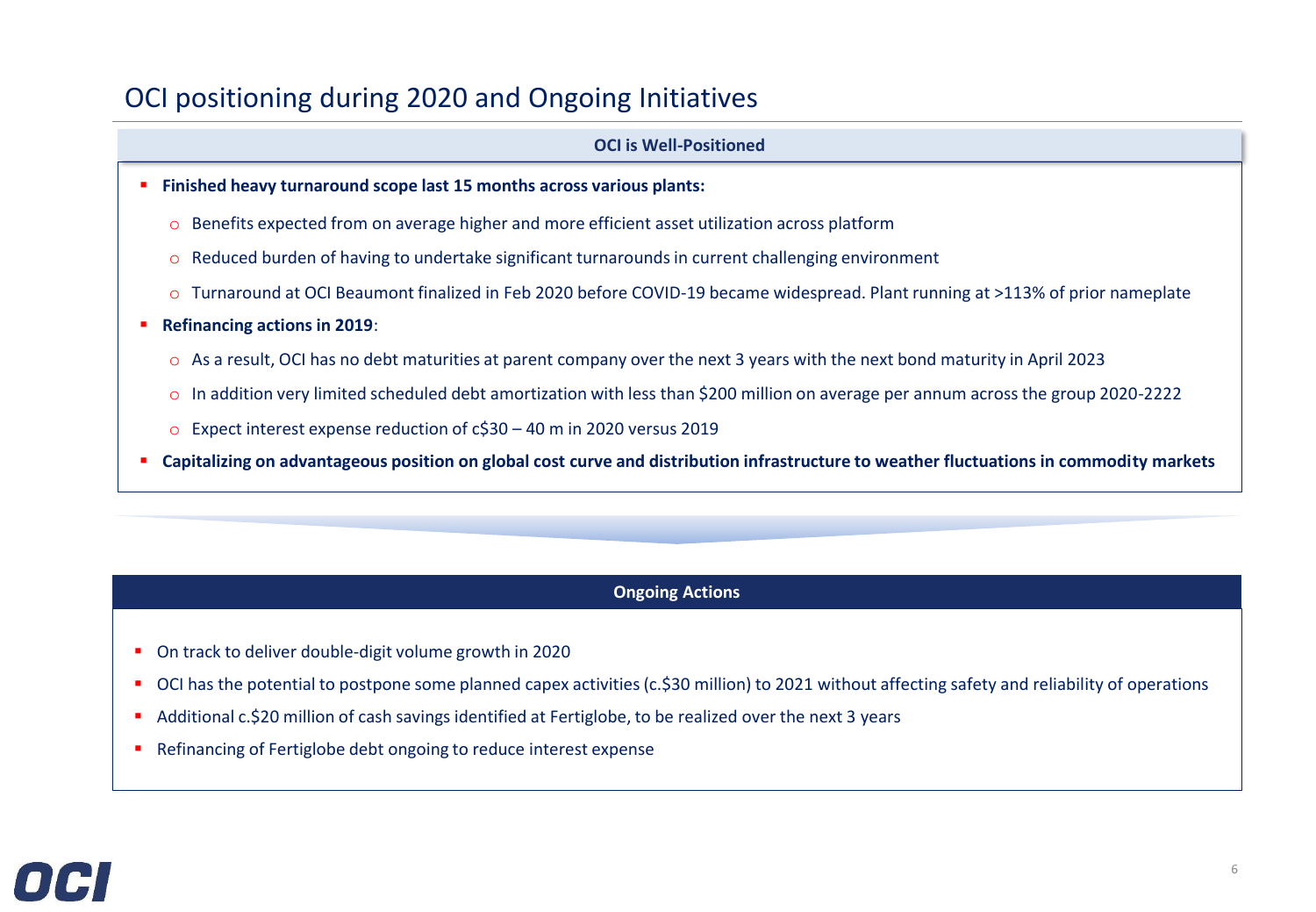# Limited Debt Amortization Next Three Years and Ample Liquidity